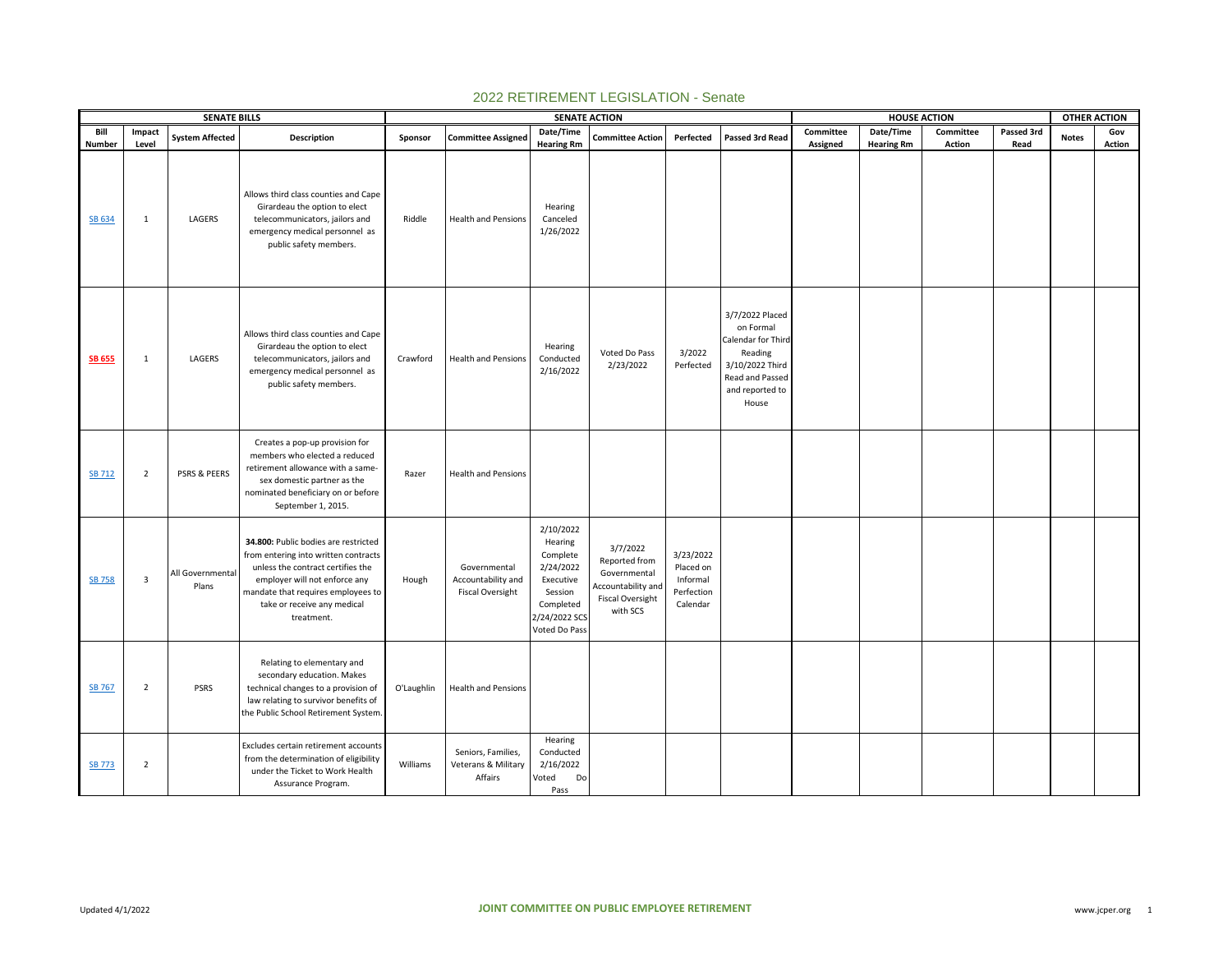| <b>SB 836</b> | 3              | All Public Defined<br><b>Benefit Plans</b> | Modifies eligibility of retirement<br>benefits resulting from membership<br>in multiple defined benefit plans<br>established by a state or local<br>retirement system.                                                                                                                                                                                | O'Laughlin | Health and Pensions                                                 |                                                                                                            |  |  |  |  |  |
|---------------|----------------|--------------------------------------------|-------------------------------------------------------------------------------------------------------------------------------------------------------------------------------------------------------------------------------------------------------------------------------------------------------------------------------------------------------|------------|---------------------------------------------------------------------|------------------------------------------------------------------------------------------------------------|--|--|--|--|--|
| <b>SB 859</b> | $\overline{2}$ | Police Protection<br>Districts             | Authorizes the establishment of<br>police protection districts. A PPD's<br>board of directors may provide for<br>pension, and retirement and other<br>employee-type fringe-benefits. If a<br>board of directors administers its<br>own retirement or benefits-related<br>plan, it must do so by a separate five-<br>member pension board of trustees. | Mosley     | Transportation,<br>Infrastructure and<br>Public Safety<br>Committee |                                                                                                            |  |  |  |  |  |
| <b>SB 871</b> | $\overline{2}$ | All Plans                                  | Modifies provisions relating to<br>income tax exemptions for certain<br>retirement benefits.                                                                                                                                                                                                                                                          | Eigel      | <b>Health and Pensions</b>                                          | Hearing<br>Conducted<br>2/16/2022<br>Executive<br>Session<br>Completed<br>2/23/2022<br>Voted<br>Do<br>Pass |  |  |  |  |  |
| <b>SB 904</b> | $\overline{2}$ | All newly created<br>private plans         | This bill provides that both a client<br>and a registered professional<br>employer organization (PEO) shall<br>each be deemed an employer for<br>purposes of sponsoring retirement<br>and welfare benefits plans for<br>covered employees.                                                                                                            | Hoskins    | Insurance and<br>Banking                                            | Hearing<br>Completed<br>3/22/2022<br>Do<br>Voted<br>Pass                                                   |  |  |  |  |  |
| <b>SB 926</b> | $\overline{2}$ | All Public Plans                           | Modifies provisions relating to ethics.<br>Modifies the pension forfeiture law.<br>Prohibits a participant of a plan who<br>is unfit for elected public office or<br>employed with the state or any local<br>government from being eligible to<br>receive any retirement benefit from<br>the plan.                                                    | Mosley     | Rules, Joint Rules,<br>Resolutions and<br>Ethics                    |                                                                                                            |  |  |  |  |  |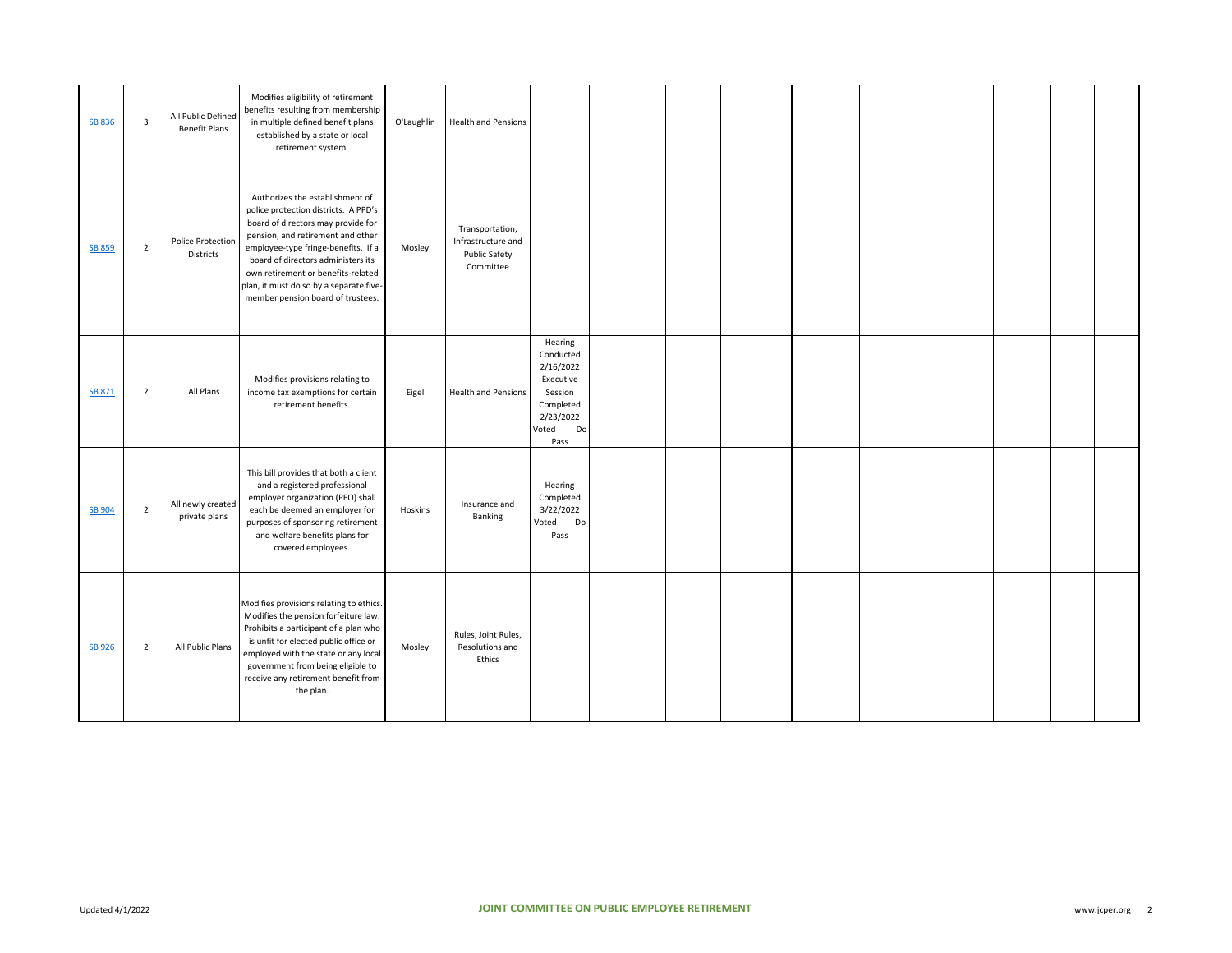| SB 999         | $\overline{\mathbf{3}}$ | PSRS & PEERS                | Modifies provisions relating to<br>teacher employment. Increases the<br>length of time, from two years to<br>four years, that a retired member<br>may work after retirement without<br>losing his or her retirement benefit<br>when a district has declared a<br>teacher/employee critical shortage.<br>Repeals the prohibition on retired<br>members being employed as a<br>superintendent under critical<br>shortage. | Gannon         | Education                          |                                   |  |  |                                                                                                                                                                                      |  |  |
|----------------|-------------------------|-----------------------------|-------------------------------------------------------------------------------------------------------------------------------------------------------------------------------------------------------------------------------------------------------------------------------------------------------------------------------------------------------------------------------------------------------------------------|----------------|------------------------------------|-----------------------------------|--|--|--------------------------------------------------------------------------------------------------------------------------------------------------------------------------------------|--|--|
| SB 1036        | $\overline{\mathbf{3}}$ | Sheriffs                    | Modifies the compensation of<br>County Sheriffs                                                                                                                                                                                                                                                                                                                                                                         | Moon           | Local Government<br>and Elections  |                                   |  |  |                                                                                                                                                                                      |  |  |
| SB 1048        | $\overline{\mathbf{3}}$ | All Public Plans            | Prohibits public entities from<br>entering into certain contracts with<br>companies unless the contract<br>includes a written certification that<br>the company is not engaged in<br>certain activities that discriminate<br>against a firearm entity or firearm<br>trade association.                                                                                                                                  | <b>Brattin</b> | Insurance and<br>Banking           | Hearing<br>Completed<br>3/29/2022 |  |  |                                                                                                                                                                                      |  |  |
| SB 1053        | $\overline{2}$          | <b>MPERS</b>                | Modifies the terms of the elected<br>members of the MoDOT and<br>Highway Patrol Employees'<br>Retirement System board of<br>trustees.                                                                                                                                                                                                                                                                                   |                | Bernskoetter   Health and Pensions |                                   |  |  |                                                                                                                                                                                      |  |  |
| SB 1054        | $\overline{4}$          | Sheriffs'                   | Establishes a new funding<br>mechanism for the Sheriffs'<br>Retirement System.                                                                                                                                                                                                                                                                                                                                          | Bernskoetter   | <b>Health and Pensions</b>         |                                   |  |  |                                                                                                                                                                                      |  |  |
| SB 1062        | $\overline{\mathbf{3}}$ | MOSERS and<br><b>MPERS</b>  | Requires the MOSERS and MPERS<br>boards of trustees to establish a buy-<br>out program for terminated vested<br>members by January 1, 2023. Such<br>members may make a one-time<br>election to receive a lump sum<br>payment equal to sixty percent of<br>the present value of their deferred<br>annuity, or a greater percentage, if<br>determined by the board.                                                       | Crawford       | <b>Health and Pensions</b>         |                                   |  |  | $1 = No$ impact on retirement benefit<br>2 = No substantial proposed change<br>3 = May constitute a substantial proposed change<br>4 = Does constitute a substantial proposed change |  |  |
| SB 1098        | $\overline{\mathbf{3}}$ | Al Public School<br>Systems | Modifies the salary for permanent<br>contract teachers for all public school<br>systems. This provision does not<br>apply to St. Louis City.                                                                                                                                                                                                                                                                            | Burlison       | Education                          |                                   |  |  |                                                                                                                                                                                      |  |  |
| <b>SB 1125</b> | $\mathbf{1}$            | <b>Private Entities</b>     | Establishes the Missouri Workplace<br>Retirement Savings Plan that private<br>business entities may join.                                                                                                                                                                                                                                                                                                               | Arthur         | <b>Health and Pensions</b>         |                                   |  |  |                                                                                                                                                                                      |  |  |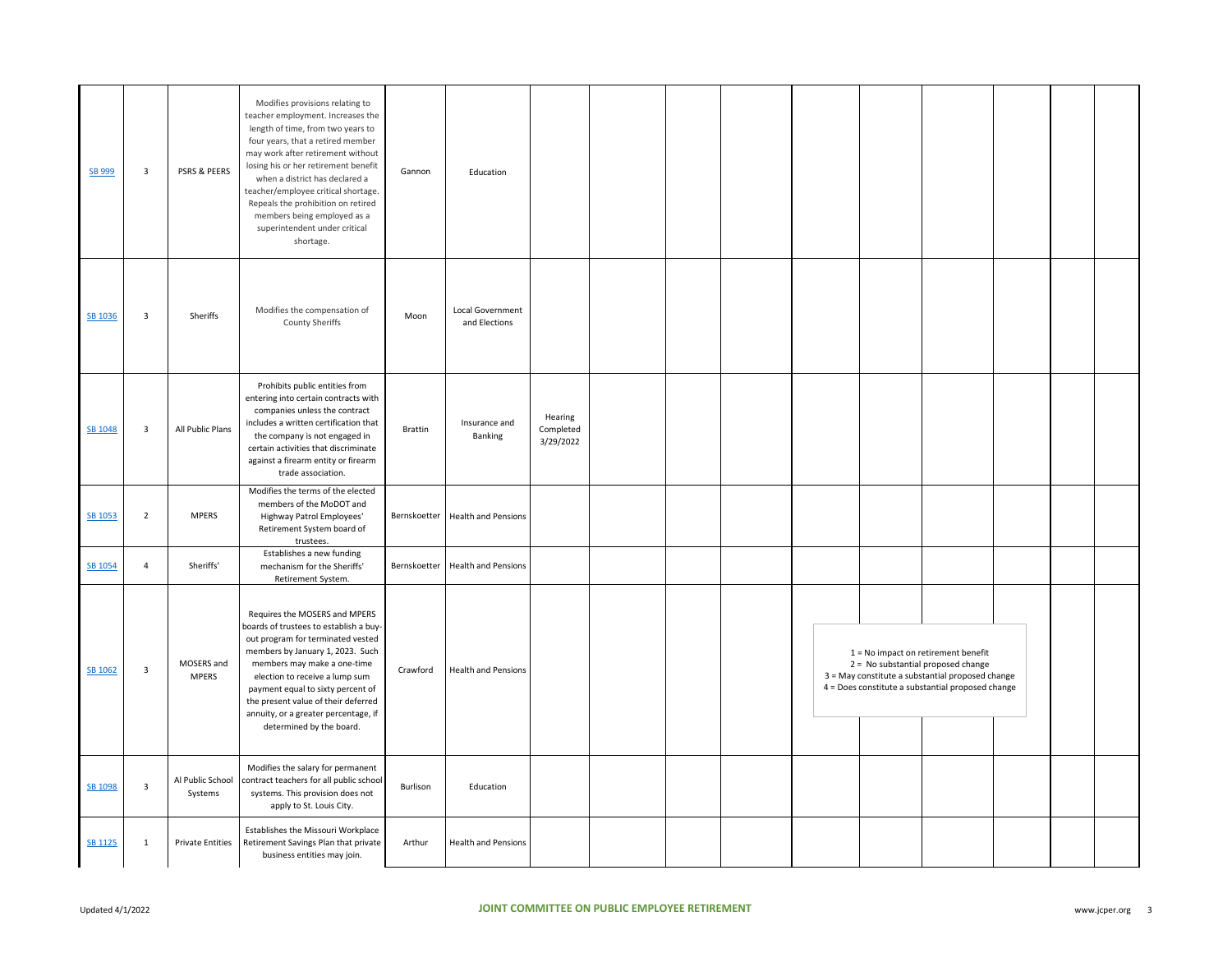| <b>SB 1155</b> | $\overline{\mathbf{3}}$ | <b>MPERS</b>            | This act allows uniformed members<br>of the Missouri State Highway Patrol<br>covered by the 2011 Tier to be<br>eligible for BackDROP.                                                                                                                                                         |          | Luetkemeyer Health and Pensions  |                                                                                                                                         |  |  |  |  |  |
|----------------|-------------------------|-------------------------|-----------------------------------------------------------------------------------------------------------------------------------------------------------------------------------------------------------------------------------------------------------------------------------------------|----------|----------------------------------|-----------------------------------------------------------------------------------------------------------------------------------------|--|--|--|--|--|
| SB 1171        | $\overline{\mathbf{3}}$ | All Plans               | The act also prohibits any limited<br>liability company or corporation from<br>being discriminated against or given<br>preferential treatment based on an<br>environmental, social and<br>governance score, as defined in the<br>act.                                                         | Moon     | Small Business and<br>Industry   | Hearing<br>Completed<br>3/22/2022<br>SCS Voted Do<br>Pass Executive<br>Session<br>Completed<br>3/29/2022<br><b>SCS Voted</b><br>Do Pass |  |  |  |  |  |
| SB 1213        | $\overline{2}$          | <b>Private Entities</b> | Establishes the Missouri Workplace<br>Retirement Savings Plan that private<br>business entities may join.                                                                                                                                                                                     | Crawford | Small Business and<br>Industry   |                                                                                                                                         |  |  |  |  |  |
| SB 1239        | $\overline{\mathbf{3}}$ | All Plans               | Any retirement system established<br>by the state or any political<br>subdivision are prohibited from<br>contracting with or investing in<br>individuals, partnerships,<br>corporations, or other legal entities<br>investing or doing business with<br>Russia.                               | Rizzo    | Insurance and<br>Banking         |                                                                                                                                         |  |  |  |  |  |
| <b>SJR 54</b>  | $\overline{\mathbf{3}}$ | Sheriffs'               | This proposed constitutional<br>amendment, if approved by the<br>voters, provides that a fee of three<br>dollars, in addition to other fees as<br>may be imposed by the laws of this<br>state, shall be imposed on the initial<br>filing of any criminal case in the<br>courts of this state. |          | Bernskoetter Health and Pensions |                                                                                                                                         |  |  |  |  |  |
|                |                         |                         |                                                                                                                                                                                                                                                                                               |          |                                  |                                                                                                                                         |  |  |  |  |  |
|                |                         |                         |                                                                                                                                                                                                                                                                                               |          |                                  |                                                                                                                                         |  |  |  |  |  |
|                |                         |                         |                                                                                                                                                                                                                                                                                               |          |                                  |                                                                                                                                         |  |  |  |  |  |
|                |                         |                         |                                                                                                                                                                                                                                                                                               |          |                                  |                                                                                                                                         |  |  |  |  |  |
|                |                         |                         |                                                                                                                                                                                                                                                                                               |          |                                  |                                                                                                                                         |  |  |  |  |  |
|                |                         |                         |                                                                                                                                                                                                                                                                                               |          |                                  |                                                                                                                                         |  |  |  |  |  |
|                |                         |                         |                                                                                                                                                                                                                                                                                               |          |                                  |                                                                                                                                         |  |  |  |  |  |
|                |                         |                         |                                                                                                                                                                                                                                                                                               |          |                                  |                                                                                                                                         |  |  |  |  |  |
|                |                         |                         |                                                                                                                                                                                                                                                                                               |          |                                  |                                                                                                                                         |  |  |  |  |  |
|                |                         |                         |                                                                                                                                                                                                                                                                                               |          |                                  |                                                                                                                                         |  |  |  |  |  |
|                |                         |                         |                                                                                                                                                                                                                                                                                               |          |                                  |                                                                                                                                         |  |  |  |  |  |
|                |                         |                         |                                                                                                                                                                                                                                                                                               |          |                                  |                                                                                                                                         |  |  |  |  |  |
|                |                         |                         |                                                                                                                                                                                                                                                                                               |          |                                  |                                                                                                                                         |  |  |  |  |  |
|                |                         |                         |                                                                                                                                                                                                                                                                                               |          |                                  |                                                                                                                                         |  |  |  |  |  |
|                |                         |                         |                                                                                                                                                                                                                                                                                               |          |                                  |                                                                                                                                         |  |  |  |  |  |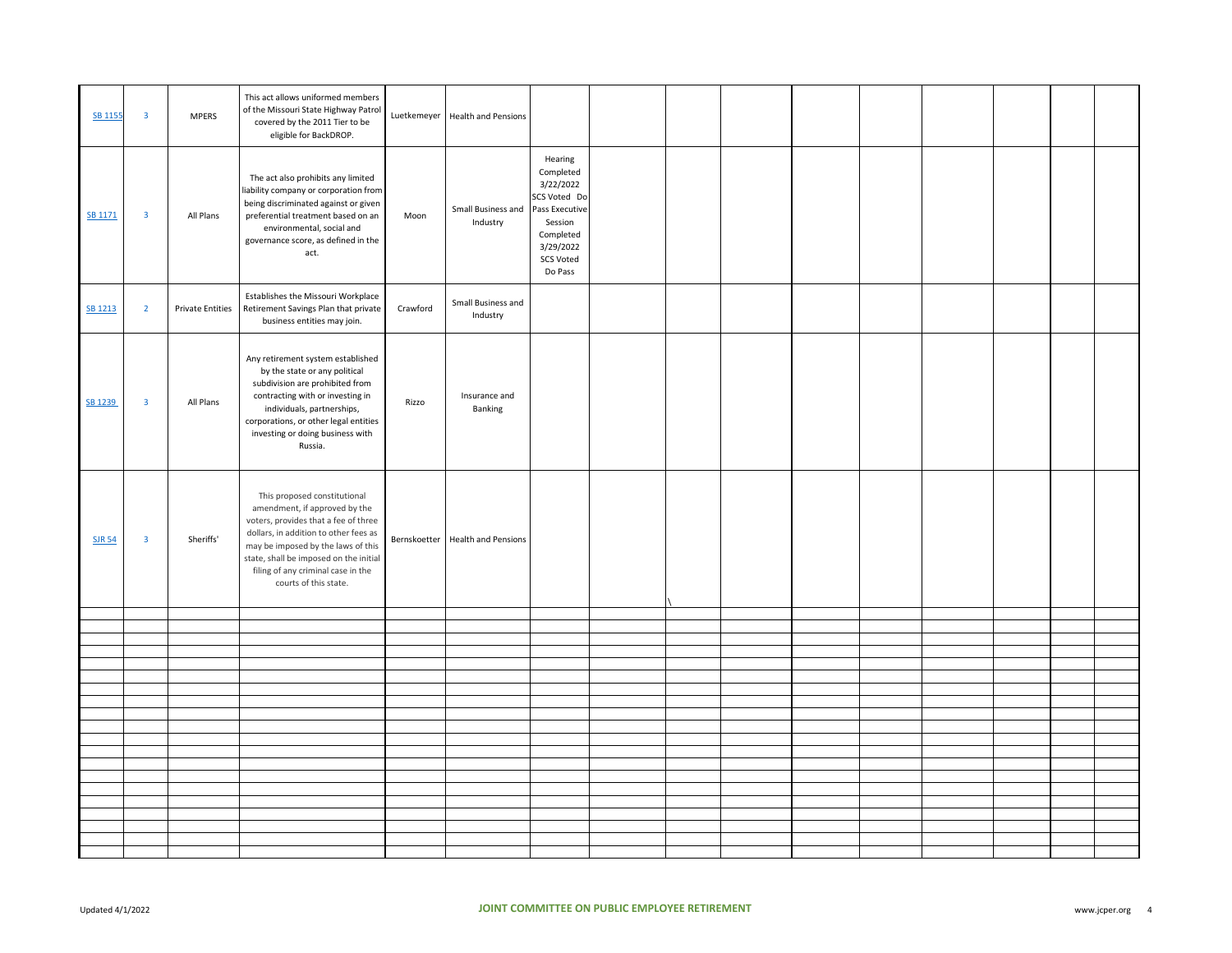|                |                         |                                                                                                    | <b>HOUSE BILLS</b>                                                                                                                                                                                                                                                     |              |                       | <b>HOUSE ACTION</b>                                                                                                            |                                                                                                                                       |                        |                                                                                                                                              |                        |                                | <b>SENATE ACTION</b> |                    |              | <b>OTHER ACTION</b> |
|----------------|-------------------------|----------------------------------------------------------------------------------------------------|------------------------------------------------------------------------------------------------------------------------------------------------------------------------------------------------------------------------------------------------------------------------|--------------|-----------------------|--------------------------------------------------------------------------------------------------------------------------------|---------------------------------------------------------------------------------------------------------------------------------------|------------------------|----------------------------------------------------------------------------------------------------------------------------------------------|------------------------|--------------------------------|----------------------|--------------------|--------------|---------------------|
| Bill<br>Number | Impact<br>Level         | <b>System Affected</b>                                                                             | Description                                                                                                                                                                                                                                                            | Sponsor      | Committee<br>Assigned | Date/Time<br><b>Hearing Rm</b>                                                                                                 | Committee<br>Action                                                                                                                   | Perfected              | Passed 3rd<br>Read                                                                                                                           | Committee<br>Assigned  | Date/Time<br><b>Hearing Rm</b> | Committee<br>Action  | Passed 3rd<br>Read | <b>Notes</b> | Gov<br>Action       |
| <b>HB 1473</b> | 1                       | LAGERS                                                                                             | Allows third class counties and Cape<br>Girardeau the option to elect<br>telecommunicators, jailors and emergency<br>medical personnel as public safety members.                                                                                                       | Pike         | Pensions              | Hearing<br>Conducted<br>1/12/2022<br>Executive<br>Session<br>Completed<br>1/19/2022<br>Voted<br>Do Pass                        | 1/19/2022<br>Referred to<br>Rules -<br>Administrative<br>Oversight<br>Executive<br>Session<br>Completed<br>2/14/2022<br>Voted Do Pass | 3/01/2022<br>Perfected | 3/9/2022<br>Placed on<br>informal<br>calendar for<br>Third read<br>3/10/2022<br><b>Third Read</b><br>and Passed<br>and Reported<br>to Senate | Health and<br>Pensions |                                |                      |                    |              |                     |
| <b>HB 1476</b> | $\overline{2}$          | St. Louis Police<br>Retirement System                                                              | Transfers control of the City of St. Louis<br>Police Department to the Board of Police<br>Commissioners. Modifies the composition of<br>the retirement system's board of trustees.                                                                                     | Schroer      |                       |                                                                                                                                |                                                                                                                                       |                        |                                                                                                                                              |                        |                                |                      |                    |              |                     |
| <b>HB1506</b>  | $\overline{\mathbf{3}}$ | CERF                                                                                               | Authorizes a waiver for certain penalties for<br>late payment of property taxes.                                                                                                                                                                                       | Ellebracht   |                       |                                                                                                                                |                                                                                                                                       |                        |                                                                                                                                              |                        |                                |                      |                    |              |                     |
| <b>HB1564</b>  | $\mathbf{1}$            | <b>Blind Pension Fund</b>                                                                          | Modifies the mailing requirements for the<br><b>Blind Pension Fund.</b>                                                                                                                                                                                                | Griffith     | Emerging<br>Issues    | Hearing<br>Completed<br>3/29/2022                                                                                              |                                                                                                                                       |                        |                                                                                                                                              |                        |                                |                      |                    |              |                     |
| HB1615         | $\mathbf{1}$            | Public pension plans<br>sponsored by<br>political<br>subdivisions                                  | Provides that members of the General<br>Assembly are ex officio members of all<br>boards, commissions, committees, councils<br>and other legislative or regulatory bodies of<br>all political subdivisions within the<br>boundaries of a member's legislative district | Lovasco      |                       |                                                                                                                                |                                                                                                                                       |                        |                                                                                                                                              |                        |                                |                      |                    |              |                     |
| HB1670         | $\overline{\mathbf{3}}$ | Certain Government<br>Entities                                                                     | Creates a provision that prohibits certain<br>government entities from doing business<br>with entities that require individuals to<br>undergo COVID-19 vaccinations or provide<br>proof of COVID-19 vaccination.                                                       | Seitz        | Judiciary             | Hearing<br>Conducted<br>2/16/2022<br>Action<br>Postponed<br>Hearing<br>Completed<br>3/23/2022<br><b>HCS Voted</b><br>Do Pass   | 3/24/2022<br>Referred to<br>Rules -<br>Administrative<br>Oversight<br>Hearing<br>Competed<br>3/30/2022<br>Voted Do Pass               |                        |                                                                                                                                              |                        |                                |                      |                    |              |                     |
| HB1676         | $\overline{\mathbf{3}}$ | LAGERS                                                                                             | Changes the job title of "emergency<br>telecommunicators" to "emergency<br>telecommunicator first responders."                                                                                                                                                         | Perkins      | <b>Public Safety</b>  | Hearing<br>Scheduled<br>3/29/2022<br>Completed<br>Executive<br>Session<br>Scheduled<br>4/5/2022<br>HHR <sub>6</sub><br>9:45 am |                                                                                                                                       |                        |                                                                                                                                              |                        |                                |                      |                    |              |                     |
| HB1691         | $\overline{2}$          | Public pension plans<br>sponsored by<br>certain political<br>subdivisions as<br>defined by the act | Prohibits the state and certain political<br>subdivisions from entering into a contract<br>with a employer or company that engages in<br>discrimination against unvaccinated, as<br>described in the act.                                                              | <b>Boggs</b> | Judiciary             | Hearing<br>Conducted<br>1/25/2022                                                                                              |                                                                                                                                       |                        |                                                                                                                                              |                        |                                |                      |                    |              |                     |

## 2022 REGULAR SESSION - HOUSE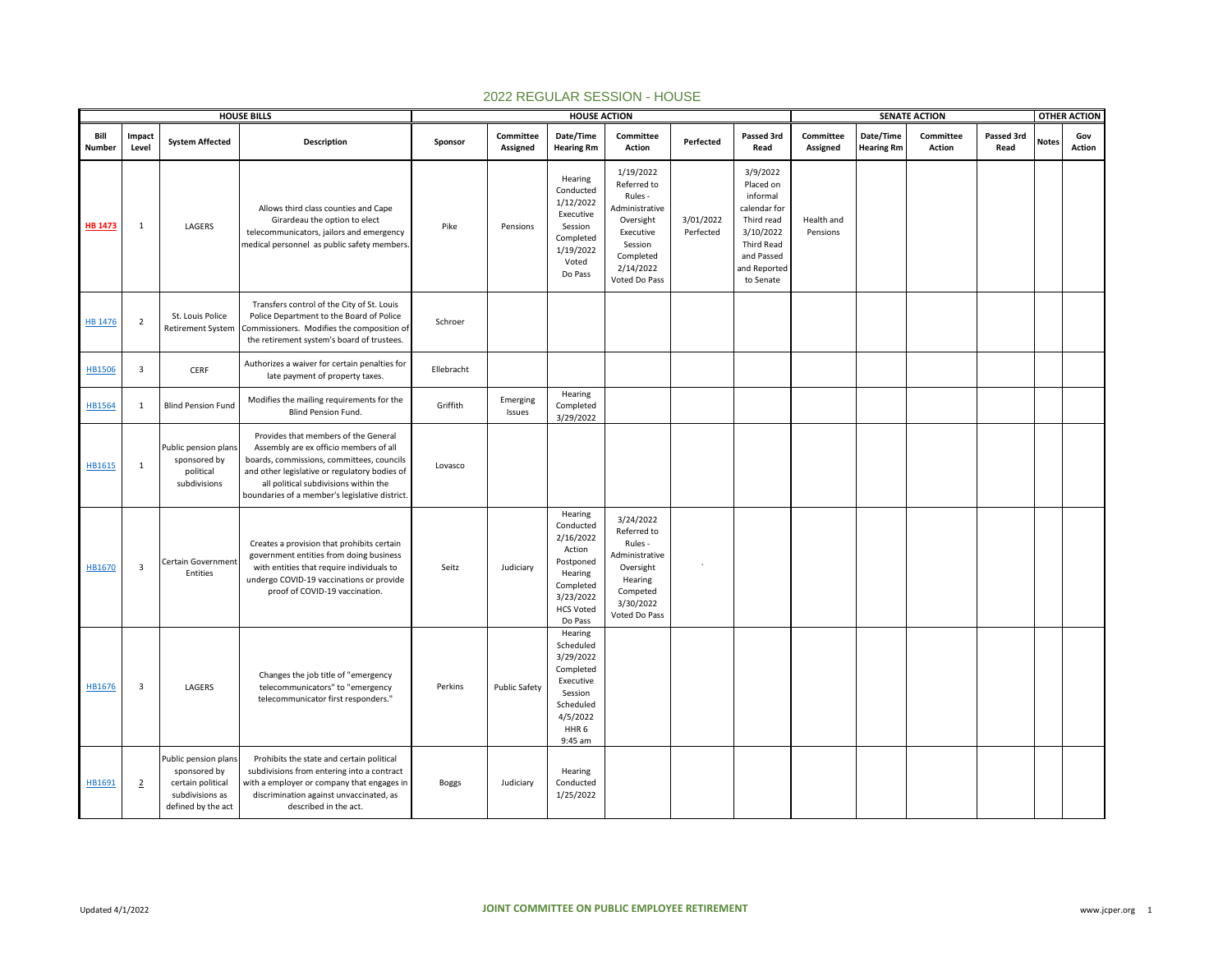| HB1732        | 1                       | <b>Private Entities</b>                                | Establishes the Missouri Workplace<br>Retirement Savings Plan that private business<br>entities may join.                                                                                                                                                                                                                                   | O'Donnell        | Financial<br>Institutions                | Hearing<br>Conducted<br>1/12/2022<br>Executive<br>Completed<br>1/19/2022<br>HCS<br>Voted<br>Do Pass                | 1/20/2022<br>Referred to<br>Rules -<br>Administrative<br>Oversight<br>Executive<br>Session<br>Completed<br>2/07/2022<br>Voted Do Pass | 3/1/2022<br>Placed on<br>Informal<br>Calendar<br>3/3/2022<br>Perfected                                                                                                                               | 3/9/2022<br>Placed on<br>informal<br>calendar for<br>Third read<br>3/10/2022<br><b>Third Read</b><br>and Passed<br>and Reported<br>to Senate                          | <b>Small Business</b><br>and Industry |  |  |  |
|---------------|-------------------------|--------------------------------------------------------|---------------------------------------------------------------------------------------------------------------------------------------------------------------------------------------------------------------------------------------------------------------------------------------------------------------------------------------------|------------------|------------------------------------------|--------------------------------------------------------------------------------------------------------------------|---------------------------------------------------------------------------------------------------------------------------------------|------------------------------------------------------------------------------------------------------------------------------------------------------------------------------------------------------|-----------------------------------------------------------------------------------------------------------------------------------------------------------------------|---------------------------------------|--|--|--|
| <b>HB1750</b> | $\overline{\mathbf{3}}$ | PSRS, PEERS, Kansas<br>City PSRS and St.<br>Louis PSRS | 168.036: Allows school districts to issue<br>school district teaching permits for persons<br>without a certificate of license to teach<br>granted by the State Board Of Education.<br>37.850: Requires plans to submitted<br>compensation details of all employees which<br>includes all all forms of compensation and<br>benefits awarded. | Basye            | Elementary<br>and Secondary<br>Education | Hearing<br>Conducted<br>1/19/2022<br>Executive<br>Session<br>Completed<br>2/01/2022<br><b>HCS Voted</b><br>Do Pass | /01/2022 Rules<br>- Legislative<br>Oversight<br>Executive<br>Session<br>Completed<br>2/10/2022<br>Voted Do Pass                       | 3/07/2022<br>Placed on<br>Formal<br>Perfection<br>Calendar<br>3/9/2022<br>Perfected with<br>Amendments<br><b>Fiscal Review</b><br>Executive<br>Session<br>Completed<br>3/23/2022<br>Voted<br>Do Pass | <b>Fiscal Review</b><br>Executive<br>Session<br>Completed<br>3/23/2022<br>Voted<br>Do Pass<br>3/24/2022<br>Placed on<br>Informal<br>Calendar for<br><b>Third Read</b> | Education                             |  |  |  |
| HB1753        | 3                       | PSRS and PEERS                                         | Modifies the working after retirement critical<br>shortage law for PSRS and PEERS. Increases<br>the length of time, from two years to four<br>years, that a retired member may work after<br>retirement without losing his or her<br>retirement benefit                                                                                     | Basye            | Elementary<br>and Secondary<br>Education | Hearing<br>Conducted<br>3/22/2022<br>Executive<br>Session<br>Completed<br>3/29/2022<br><b>HCS Voted</b><br>Do Pass | 3/29/2022<br>Referred to<br>Rules -<br>Legislative<br>Oversight                                                                       |                                                                                                                                                                                                      |                                                                                                                                                                       |                                       |  |  |  |
| HB1770        | $\overline{\mathbf{3}}$ | Al Public School<br>Systems                            | Modifies the salary for permanent contract<br>teachers for all public school systems. This<br>provision does not apply to St. Louis City.                                                                                                                                                                                                   | Lewis            | Elementary<br>and Secondary<br>Education | Hearing<br>Completed<br>3/29/2022                                                                                  |                                                                                                                                       |                                                                                                                                                                                                      |                                                                                                                                                                       |                                       |  |  |  |
| HB1831        | $\overline{3}$          | St. Louis PSRS                                         | Provides a one time supplemental payment<br>for retired members and beneficiaries of the<br>St. Louis PSRS, subject to state<br>appropriations.                                                                                                                                                                                             | Gray             |                                          |                                                                                                                    |                                                                                                                                       |                                                                                                                                                                                                      |                                                                                                                                                                       |                                       |  |  |  |
| HB1881        | 3                       | PSRS and PEERS                                         | Modifies the working after retirement critical<br>shortage law for PSRS and PEERS. Increases<br>the length of time, from two years to four<br>years, that a retired member may work after<br>retirement without losing his or her<br>retirement benefit when a district has<br>declared a teacher/employee critical<br>shortage.            | Black (7)        | Elementary<br>and Secondary<br>Education | Hearing<br>Completed<br>2/22/2022<br>Executive<br>Session<br>Completed<br>2/23/2022<br>Voted<br>Do Pass            | 2/24/2022<br>Referred to<br>Rules -<br>Legislative<br>Oversight<br>Hearing<br>Completed<br>3/24/2022<br>Voted Do Pass                 |                                                                                                                                                                                                      |                                                                                                                                                                       |                                       |  |  |  |
| <b>HB1886</b> | $\mathbf{1}$            | LAGERS                                                 | Repeals the prohibition on counties other<br>than third class counties and Cape Girardeau<br>County from being able to elect to cover<br>emergency telecommunicators, jailors, and<br>emergency medical service personnel as<br>public safety members.                                                                                      | Rogers           |                                          |                                                                                                                    |                                                                                                                                       |                                                                                                                                                                                                      |                                                                                                                                                                       |                                       |  |  |  |
| HB1925        | $\mathbf{1}$            | <b>Blind Pension Fund</b>                              | Modifies the mailing requirements for the<br>Blind Pension Fund.                                                                                                                                                                                                                                                                            | Walsh Moore (93) |                                          |                                                                                                                    |                                                                                                                                       |                                                                                                                                                                                                      |                                                                                                                                                                       |                                       |  |  |  |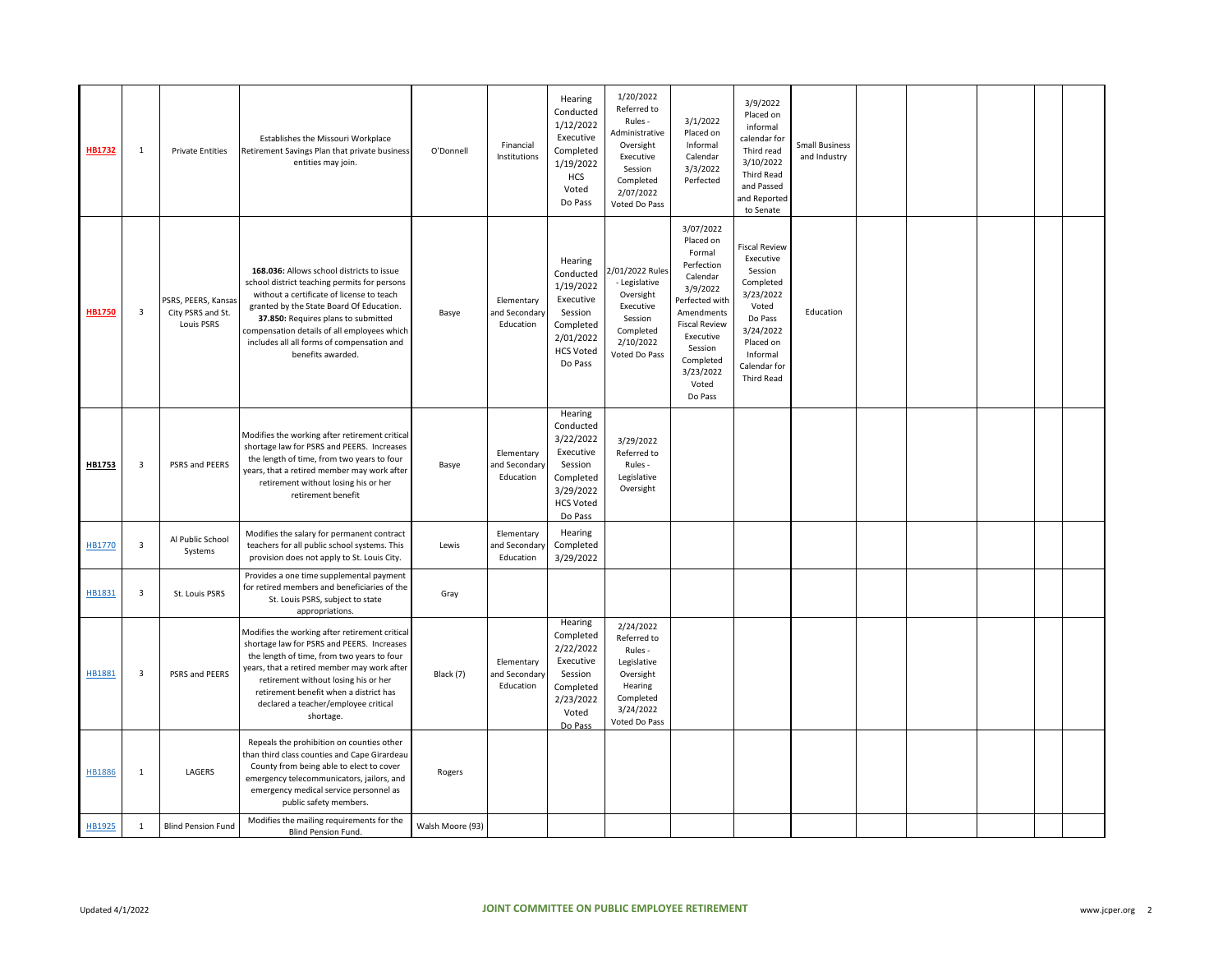| HB1927        | 1                       |                                                        | Excludes certain retirement accounts from<br>the determination of eligibility under the<br>Ticket to Work Health Assurance Program.                                                                                                                                                                                                                                                                                                                                                                  | Walsh Moore (93) |                                          |                                                                                                                      |                                                                                                                                    |                                      |                                              |                        |  |  |  |
|---------------|-------------------------|--------------------------------------------------------|------------------------------------------------------------------------------------------------------------------------------------------------------------------------------------------------------------------------------------------------------------------------------------------------------------------------------------------------------------------------------------------------------------------------------------------------------------------------------------------------------|------------------|------------------------------------------|----------------------------------------------------------------------------------------------------------------------|------------------------------------------------------------------------------------------------------------------------------------|--------------------------------------|----------------------------------------------|------------------------|--|--|--|
| HB1984        | $\overline{2}$          | <b>MPERS</b>                                           | Modifies the terms of the elected members<br>of the MoDOT and Highway Patrol<br>Employees' Retirement System board of<br>trustees.                                                                                                                                                                                                                                                                                                                                                                   | Hovis            | Pensions                                 | Hearing<br>Completed<br>02/09/2022<br>Executive<br>Completed<br>2/16/2022<br>HCS<br>Voted<br>Do Pass                 | 2/22/2022<br>Referred to<br>Consent and<br>House<br>Procedure<br>Executive<br>Session<br>Completed<br>3/01/2022<br>Voted Do Pass   | 3/22/2022<br>Perfected by<br>Consent | 3/24/2022<br><b>Third Read</b><br>and Passed | Health and<br>Pensions |  |  |  |
| HB1998        | $\overline{3}$          | PSRS, PEERS, Kansas<br>City PSRS and St.<br>Louis PSRS | Allows school districts to issue school district<br>teaching permits for persons without a<br>certificate of license to teach granted by the<br>State Board Of Education.                                                                                                                                                                                                                                                                                                                            | Davidson         | Elementary<br>and Secondary<br>Education | Hearing<br>Completed<br>2/22/2022<br>Executive<br>Session<br>Completed<br>3/1/2022<br><b>HCS</b><br>Voted Do<br>Pass | 3/02/2022<br>Referred to<br>Rules -<br>Legislative<br>Oversight<br>Executive<br>Session<br>Completed<br>3/24/2022<br>Voted Do Pass |                                      |                                              |                        |  |  |  |
| <b>HB2054</b> | $\overline{\mathbf{3}}$ | LAGERS                                                 | Changes the job title of "emergency<br>telecommunicators" to "telecommunicator<br>first responders."                                                                                                                                                                                                                                                                                                                                                                                                 | Roden            | <b>Public Safety</b>                     | Hearing<br>Completed<br>3/08/2022<br>Executive<br>Session<br>Completed<br>3/29/2022<br><b>HCS Voted</b><br>Do Pass   | 3/29/2022<br>Referred to<br>Rules -<br>Legislative<br>Oversight                                                                    |                                      |                                              |                        |  |  |  |
| <b>HB2057</b> | $\overline{\mathbf{3}}$ | LAGERS                                                 | Changes the job title of "emergency<br>telecommunicators" to "telecommunicator<br>first responders."                                                                                                                                                                                                                                                                                                                                                                                                 | Sauls            |                                          |                                                                                                                      |                                                                                                                                    |                                      |                                              |                        |  |  |  |
| <b>HB2089</b> | $\overline{\mathbf{3}}$ | PSRS and PEERS                                         | Modifies provisions relating to teacher<br>employment. Modifies the working after<br>retirement critical shortage law for PSRS and<br>PEERS. Increases the length of time, from<br>two years to four years, that a retired<br>member may work after retirement without<br>losing his or her retirement benefit when a<br>district has declared a teacher/employee<br>critical shortage. Repeals the prohibition on<br>retired members being employed as a<br>superintendent under critical shortage. | Pollitt          |                                          |                                                                                                                      |                                                                                                                                    |                                      |                                              |                        |  |  |  |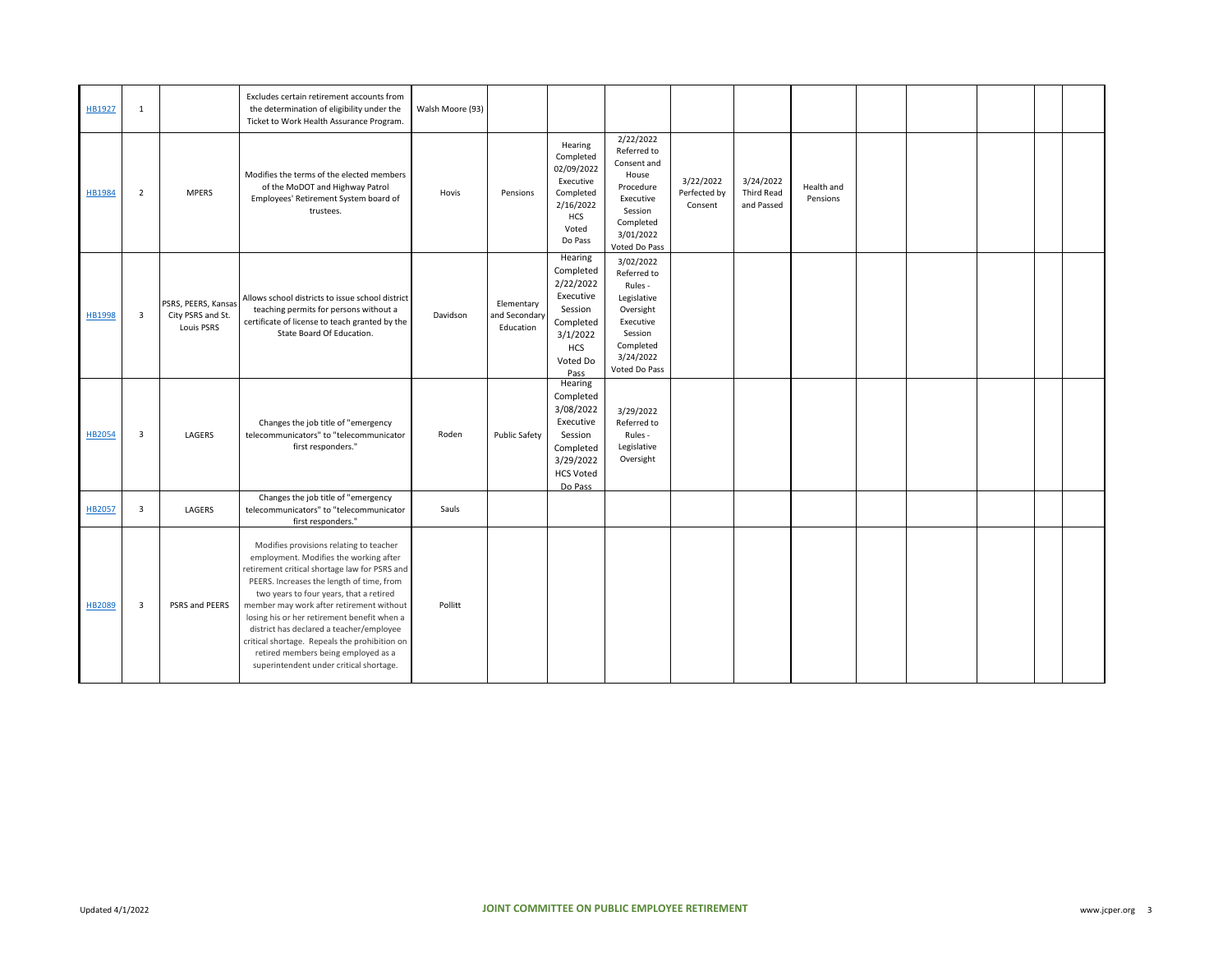| HB2114 | 3              | PSRS & PEERS                                           | 169.560: Modifies the amount of<br>compensation that a retired PSRS member<br>may earn without a discontinuance of the<br>member's retirement benefit while working<br>after retirement in a position that does not<br>require teacher certification. Instead of<br>compensation being limited to sixty percent<br>of the minimum teacher's salary, allowable<br>compensation will be limited to the annual<br>earnings limit applicable to a Social Security<br>recipient working while receiving Social<br>Security benefits. 169.596: Increases the<br>length of time, from two years to four years,<br>that a retired member may work after<br>retirement without losing his or her<br>retirement benefit when a school district has<br>declared a teacher/employee | Black (7)           | Pensions | Hearing<br>Completed<br>1/26/2022<br>Executive<br>Session<br>Completed<br>02/09/2022<br>Voted<br>Do Pass           | 2/10/2022<br>Referred to<br>Rules -<br>Administrative<br>Oversight |  |  |  |  |
|--------|----------------|--------------------------------------------------------|-------------------------------------------------------------------------------------------------------------------------------------------------------------------------------------------------------------------------------------------------------------------------------------------------------------------------------------------------------------------------------------------------------------------------------------------------------------------------------------------------------------------------------------------------------------------------------------------------------------------------------------------------------------------------------------------------------------------------------------------------------------------------|---------------------|----------|--------------------------------------------------------------------------------------------------------------------|--------------------------------------------------------------------|--|--|--|--|
| HB2161 | 3              | <b>PSRS</b>                                            | Reauthorizes the 2.55 multiplier for teachers<br>retiring with 32 or more years of service. E.C.                                                                                                                                                                                                                                                                                                                                                                                                                                                                                                                                                                                                                                                                        | Dinkins             | Pensions | Hearing<br>Completed<br>3/23/2022<br>Executive<br>Session<br>Conducted<br>3/30/2022<br><b>HCS Voted</b><br>Do Pass | 3/30/2022<br>Referred to<br>Rules -<br>Administrative<br>Oversight |  |  |  |  |
| HB2194 | 3              | PSRS & PEERS                                           | Modifies the amount of compensation that a<br>retired PSRS member may earn without a<br>discontinuance of the member's retirement<br>benefit while working after retirement in a<br>position that does not require teacher<br>certification. Instead of compensation being<br>limited to sixty percent of the minimum<br>teacher's salary, allowable compensation will<br>be sixty percent of the average teacher's<br>salary for the primary district the person is<br>employed in after retirement.                                                                                                                                                                                                                                                                   | <b>Kelley (127)</b> | Pensions |                                                                                                                    |                                                                    |  |  |  |  |
| HB2216 | 3              | PSRS & PEERS                                           | Modifies the amount of compensation that a<br>retired PSRS member may earn without a<br>discontinuance of the member's retirement<br>benefit while working after retirement in a<br>position that does not require teacher<br>certification. Instead of compensation being<br>limited to sixty percent of the minimum<br>teacher's salary, allowable compensation will<br>be sixty percent of the average teacher's<br>salary for the primary district the person is<br>employed in after retirement.                                                                                                                                                                                                                                                                   | Bromley             | Pensions |                                                                                                                    |                                                                    |  |  |  |  |
| HB2234 | $\overline{2}$ | MOSERS, MPERS,<br><b>Judicial Retirement</b><br>System | Modifies multiple provisions for MOSERS,<br>MPERS and the Judicial Retirement System.                                                                                                                                                                                                                                                                                                                                                                                                                                                                                                                                                                                                                                                                                   | Black (7)           | Pensions | Hearing<br>Completed<br>1/26/2022<br>Executive<br>Session<br>Completed<br>02/09/2022<br>Voted<br>Do Pass           | 2/10/2022<br>Referred to<br>Rules -<br>Administrative<br>Oversight |  |  |  |  |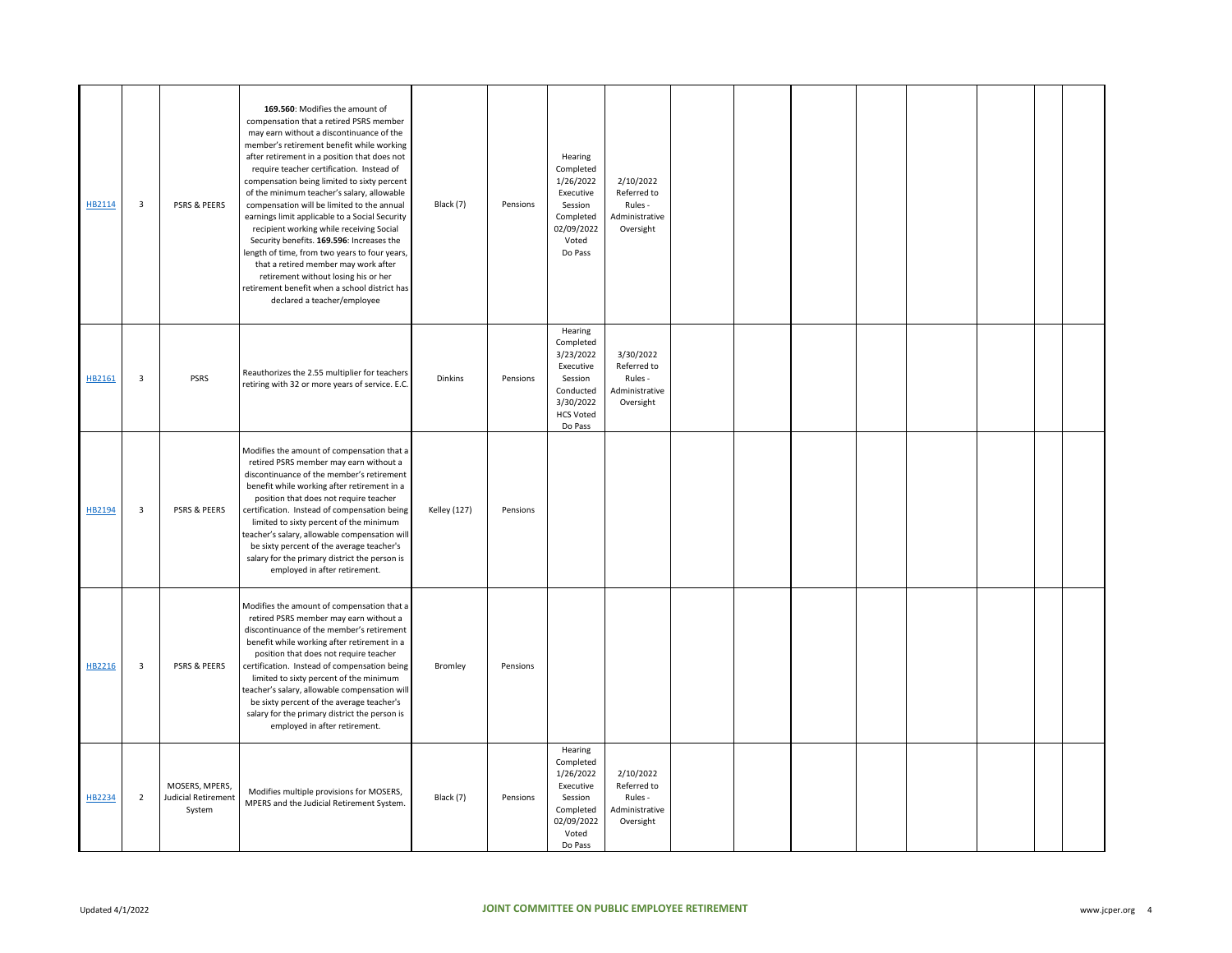| HB2235        | $\overline{\mathbf{3}}$ | MOSERS and<br><b>MPERS</b>                   | Requires the MOSERS and MPERS boards of<br>trustees to establish a buy-out program for<br>terminated vested members by January 1,<br>2023. Such members may make a one-time<br>election to receive a lump sum payment<br>equal to sixty percent of the present value of<br>their deferred annuity, or a greater<br>percentage, if determined by the board. | Black (7) |                                          |                                                                                                                        |                                                                                                                                      |                                                                                                          |                                                                                                                                                     |           |  |  |  |
|---------------|-------------------------|----------------------------------------------|------------------------------------------------------------------------------------------------------------------------------------------------------------------------------------------------------------------------------------------------------------------------------------------------------------------------------------------------------------|-----------|------------------------------------------|------------------------------------------------------------------------------------------------------------------------|--------------------------------------------------------------------------------------------------------------------------------------|----------------------------------------------------------------------------------------------------------|-----------------------------------------------------------------------------------------------------------------------------------------------------|-----------|--|--|--|
| HB2236        | $\overline{\mathbf{3}}$ | MOSERS and<br><b>MPERS</b>                   | Allows a retired member of MOSERS or<br>MPERS who returns to employment and<br>subsequently marries to elect a joint and<br>survivor option benefit plan upon re-entry<br>into retirement if the member was not<br>eligible for a joint and survivor option benefit<br>plan at the original retirement date.                                               | Black (7) |                                          |                                                                                                                        |                                                                                                                                      |                                                                                                          |                                                                                                                                                     |           |  |  |  |
| HB2245        | $\overline{\mathbf{3}}$ | <b>MPERS</b>                                 | Permits uniformed members of the Highway<br>Patrol who are members of the 2011 Tier to<br>be eligible for BackDROP.                                                                                                                                                                                                                                        | Copeland  | Pensions                                 | Hearing<br>Completed<br>3/30/2022                                                                                      |                                                                                                                                      |                                                                                                          |                                                                                                                                                     |           |  |  |  |
| <b>HB2304</b> | $\overline{\mathbf{3}}$ | <b>PSRS &amp; PEERS</b>                      | Creates a provision that allows a retired<br>person to continue to receive their<br>retirement benefit to be employed on a part<br>time or temporary substitute basis without<br>discontinuance of the persons retirement<br>benefit.                                                                                                                      | Lewis     | Elementary<br>and Secondary<br>Education | Hearing<br>Conducted<br>1/13/2022<br>Executive<br>Session<br>Completed<br>1/25/2022<br>HCS<br>Voted<br>Do Pass         | 1/27/2022<br>Referred to<br>Rules -<br>Legislative<br>Oversight<br>Executive<br>Session<br>Completed<br>2/1/2022<br>Voted<br>Do Pass | 2/16/2022<br>Placed on<br>Informal<br>Perfection<br>Calendar<br>3/1/2022<br>Perfected with<br>Amendments | 3/03/2022<br>Placed on<br>Informal<br>Calendar<br>for Third<br>Reading<br>3/10/2022<br><b>Third Read</b><br>and Passed<br>and Reported<br>to Senate | Education |  |  |  |
| HB2352        | $\overline{\mathbf{3}}$ | St. Louis PSRS                               | Provides a one time supplemental payment<br>for retired members and beneficiaries of the<br>St. Louis PSRS, subject to state<br>appropriations.                                                                                                                                                                                                            | Anderson  |                                          |                                                                                                                        |                                                                                                                                      |                                                                                                          |                                                                                                                                                     |           |  |  |  |
| HB2381        | $\overline{\mathbf{3}}$ | LAGERS                                       | Changes the job title of "emergency<br>telecommunicators" to "telecommunicator<br>first responders."                                                                                                                                                                                                                                                       | Roden     | <b>Public Safety</b>                     | Hearing<br>Conducted<br>1/25/2022<br>Executive<br>Session<br>Completed<br>02/01/2022<br><b>HCS</b><br>Voted<br>Do Pass | 2/1/2022<br>Referred to<br>Rules -<br>Legislative<br>Oversight<br>Hearing<br>Completed<br>3/3/2022<br>Voted Do Pass                  | 3/29/2022<br>Placed on<br>Informal<br>Perfection<br>Calendar                                             |                                                                                                                                                     |           |  |  |  |
| <b>HB2400</b> | $\overline{2}$          | All newly created<br>private plans           | This bill provides that both a client and a<br>registered professional employer<br>organization (PEO) shall each be deemed an<br>employer for purposes of sponsoring<br>retirement and welfare benefits plans for<br>covered employees.                                                                                                                    | Houx      | Pensions                                 | Hearing<br>Completed<br>2/16/2022<br>Executive<br>Session<br>Completed<br>2/23/2022<br>Voted<br>Do Pass                | 2/23/2022<br>Referred to<br>Consent and<br>House<br>Procedure<br>Hearing<br>Scheduled<br>3/1/2022<br>Voted Do Pass                   | 3/31/2022<br>Perfected by<br>Consent                                                                     |                                                                                                                                                     |           |  |  |  |
| HB2430        | $\overline{\mathbf{3}}$ | PSRS                                         | Reauthorizes the 2.55 multiplier for teachers<br>retiring with 32 or more years of service.                                                                                                                                                                                                                                                                | Black (7) | Pensions                                 | Hearing<br>Completed<br>3/23/2022                                                                                      |                                                                                                                                      |                                                                                                          |                                                                                                                                                     |           |  |  |  |
| HB2432        | $\overline{2}$          | St. Louis Police<br><b>Retirement System</b> | Transfers control of the City of St. Louis<br>Police Department to the Board of Police<br>Commissioners. Modifies the composition of<br>the retirement system's board of trustees.                                                                                                                                                                         | Roden     | <b>Public Safety</b>                     | Hearing<br>Completed<br>3/29/2022                                                                                      |                                                                                                                                      |                                                                                                          |                                                                                                                                                     |           |  |  |  |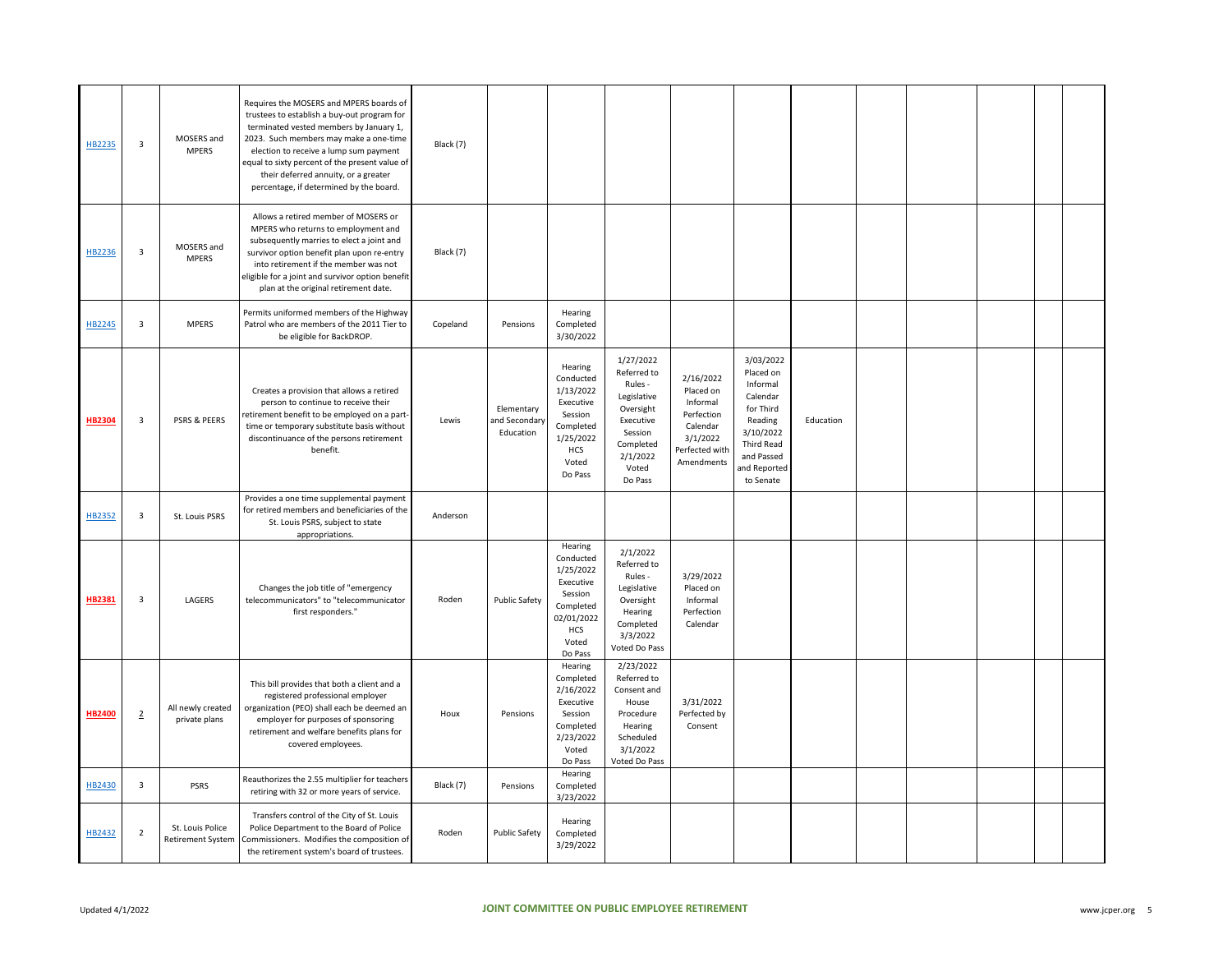| HB2494         | $\overline{2}$          | PSRS & PEERS                                 | Creates a provision that allows a retired<br>person to continue to receive their<br>retirement benefit to be employed on a part-<br>time or temporary substitute basis without<br>discontinuance of the persons retirement<br>benefit.                                                                                    | Black (7)           | Pensions                                 |                                                                                                                    |                                                                                                                       |  |  |                                                                                                                                                                                        |  |  |
|----------------|-------------------------|----------------------------------------------|---------------------------------------------------------------------------------------------------------------------------------------------------------------------------------------------------------------------------------------------------------------------------------------------------------------------------|---------------------|------------------------------------------|--------------------------------------------------------------------------------------------------------------------|-----------------------------------------------------------------------------------------------------------------------|--|--|----------------------------------------------------------------------------------------------------------------------------------------------------------------------------------------|--|--|
| HB2652         | $\overline{\mathbf{3}}$ | PSRS                                         | The bill allows school districts to include<br>differentiated placement of teachers on the<br>salary schedule to provide increased<br>compensation to recruit and retain teachers<br>in hard-to-staff subject areas and schools                                                                                           | Haffner             | Elementary<br>and Secondary<br>Education | Hearing<br>Completed<br>3/08/2022<br>Executive<br>Session<br>Completed<br>3/22/2022<br><b>HCS Voted Do</b><br>Pass | 3/22/2022<br>Referred to<br>Rules -<br>Legislative<br>Oversight<br>Hearing<br>Completed<br>3/24/2022<br>Voted Do Pass |  |  |                                                                                                                                                                                        |  |  |
| HB2671         | 3                       | St. Louis Police<br><b>Retirement System</b> | Transfers control of the City of St. Louis<br>Police Department to the Board of Police<br>Commissioners. Modifies the composition of<br>the retirement system's board of trustees.                                                                                                                                        | Schroer             |                                          |                                                                                                                    |                                                                                                                       |  |  |                                                                                                                                                                                        |  |  |
| HB2681         | $\overline{\mathbf{3}}$ | Sheriffs'                                    | Creates a state treasury fund for Sheriffs'<br>titled "Sheriffs' Retirement Treasury Fund."<br>Also creates a fifty dollar service fee for<br>summons, writ or other court connections<br>for any eviction proceedings.                                                                                                   | Porter (42)         |                                          |                                                                                                                    |                                                                                                                       |  |  | $1 = No$ impact on retirement benefit<br>$2 = No$ substantial proposed change<br>3 = May constitute a substantial proposed change<br>4 = Does constitute a substantial proposed change |  |  |
| HB2684         | $\overline{\mathbf{3}}$ | <b>MOSERS</b>                                | Establishes provisions relating to the<br>collection of court costs                                                                                                                                                                                                                                                       | Owen                |                                          |                                                                                                                    |                                                                                                                       |  |  |                                                                                                                                                                                        |  |  |
| <b>HB 2698</b> | $\overline{4}$          | Sheriffs'                                    | Provides a funding mechanism for the<br>sheriffs retirement system.                                                                                                                                                                                                                                                       | <b>Kelley (127)</b> |                                          |                                                                                                                    |                                                                                                                       |  |  |                                                                                                                                                                                        |  |  |
| HB2787         | $\overline{\mathbf{3}}$ | PSRS and PEERS                               | Modifies provisions relating to teacher and<br>school employee retirement systems                                                                                                                                                                                                                                         | Black (7)           | Pensions                                 |                                                                                                                    |                                                                                                                       |  |  |                                                                                                                                                                                        |  |  |
| HB2799         | $\overline{\mathbf{3}}$ | PSRS and PEERS                               | Creates a provision that allows a retired<br>person to continue to receive their<br>retirement benefit to be employed on a part-<br>time or temporary substitute basis without<br>discontinuance of the persons retirement<br>benefit.                                                                                    | Pike                | Pensions                                 | Hearing<br>Completed<br>3/30/2022                                                                                  |                                                                                                                       |  |  |                                                                                                                                                                                        |  |  |
| HB2816         | $\overline{\mathbf{3}}$ | <b>MOSERS</b>                                | Modifies a provision were a member may<br>attain retirement at age fifty under rule of 80<br>if the retirement system is over eighty<br>percent funded.                                                                                                                                                                   | Veit                |                                          |                                                                                                                    |                                                                                                                       |  |  |                                                                                                                                                                                        |  |  |
| HB2825         | $\overline{4}$          | All Plans                                    | Ensures that twenty percent of a firms<br>investments in venture capital and real<br>estate are invested with a Missouri based<br>firm.                                                                                                                                                                                   | O'Donnell           |                                          |                                                                                                                    |                                                                                                                       |  |  |                                                                                                                                                                                        |  |  |
| HB2841         | $\overline{\mathbf{3}}$ | All Police Plans                             | This bill allows a law enforcement officer to<br>remain in service until the age of 70 before<br>the officer must be terminated as an officer<br>and retired. The bill also allows the officer to<br>serve over the age of 70 upon approval by<br>the chief of police for an additional year for<br>every chief approval. | Baringer            |                                          |                                                                                                                    |                                                                                                                       |  |  |                                                                                                                                                                                        |  |  |
| HB2849         | 3                       | All Police Plans                             | This bill allows a law enforcement officer to<br>remain in service until the age of 70 before<br>the officer must be terminated as an officer<br>and retired. The bill also allows the officer to<br>serve over the age of 70 upon approval by<br>the chief of police for an additional year for<br>every chief approval. | Roberts             | Crime<br>Prevention                      |                                                                                                                    |                                                                                                                       |  |  |                                                                                                                                                                                        |  |  |